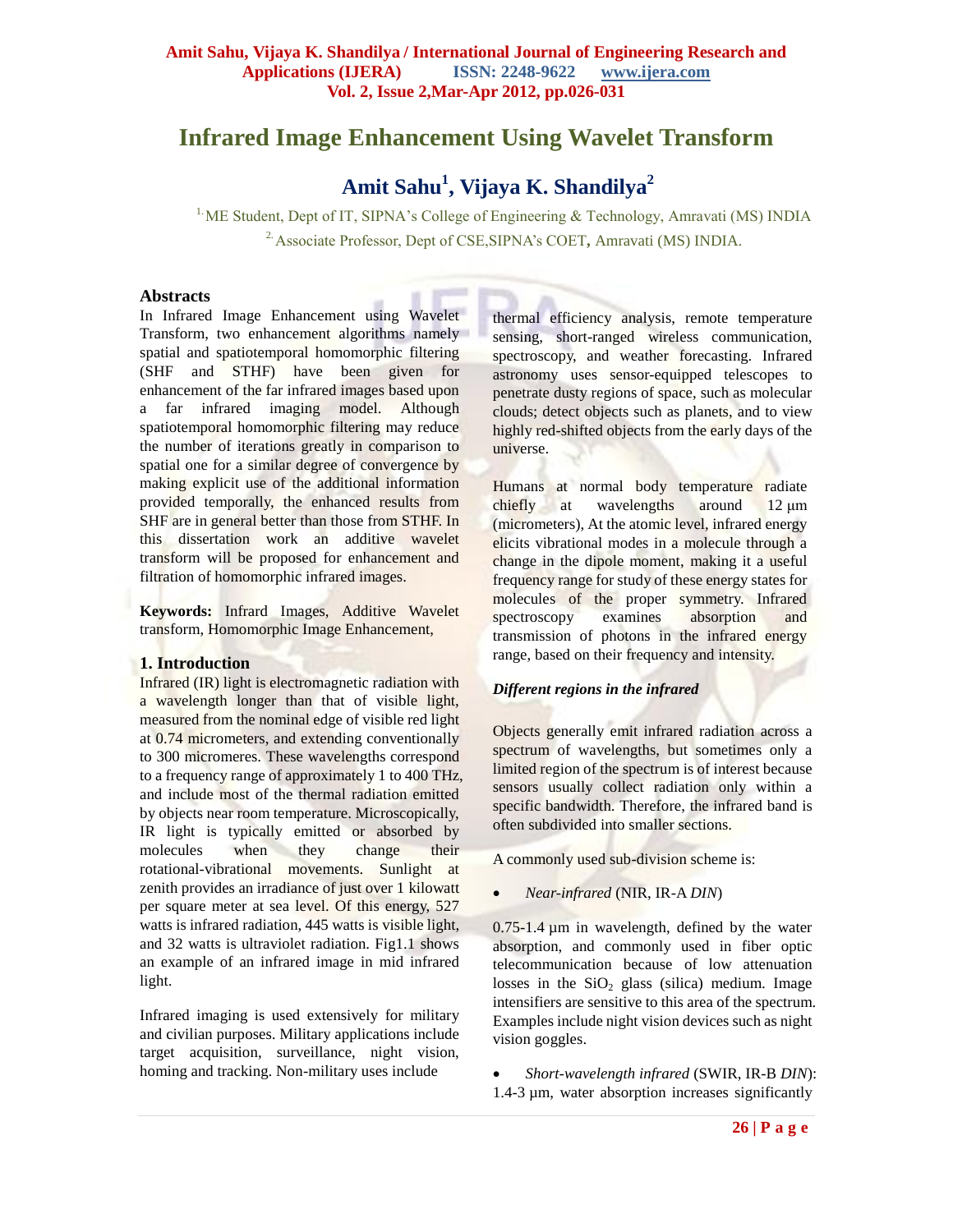at 1,450 nm. The 1,530 to 1,560 nm range is the dominant spectral region for long-distance telecommunications.

 *Mid-wavelength infrared* (MWIR, IR-C *DIN*) also called intermediate infrared (IIR): 3-8 µm. In guided missile technology the 3-5 µm portion of this band is the atmospheric window in which the homing heads of passive IR 'heat seeking' missiles are designed to work, homing on to the Infrared signature of the target aircraft, typically the jet engine exhaust plume.

 *Long-wavelength infrared* (LWIR, IR-C *DIN*): 8–15 µm. This is the "thermal imaging" region, in which sensors can obtain a completely passive picture of the outside world based on thermal emissions only and requiring no external light or thermal source such as the sun, moon or infrared illuminator. Forward-looking infrared (FLIR) systems use this area of the spectrum. Sometimes also called the "far infrared."

 *Far infrared* (FIR): 15 - 1,000 µm NIR and SWIR is sometimes called "reflected infrared" while MWIR and LWIR is sometimes referred to as "thermal infrared." Due to the nature of the blackbody radiation curves, typical 'hot' objects, such as exhaust pipes, often appear brighter in the MW compared to the same object viewed in the LW.

Images received through various infrared (IR) devices in many applications are distorted due to the atmospheric aberration mainly because of atmospheric variations and aerosol turbulence [1], [2]. In the dissertation work, new algorithmic strategies have been presented to enhance the visual quality of IR images. The idea is to model the IR image pixels as an input output system with IR image as the input and a "similar" optical image as the output. The image modeling is carried out using the usual system identification strategies. The system identification problem is to estimate a model of a system based on observed input-output data. Several ways to describe a system and to estimate such descriptions exist and are being used in various applications.

The identification process amounts to repeatedly selecting a model structure, computing the best model in the structure, and evaluating this model's properties to see if they are satisfactory. The cycle can be itemized as follows [3], [4].

1. Design the experiment to collect input-output data from the system to be identified.

2. Select and define a model structure (a set of candidate system descriptions) within which a model is to be found. This would mean the order and number of unknown coefficients be identified and tuned to fit the data.

3. Compute the best model in the model structure according to the input-output data and a given criterion of fit. In other words, fine tuning the coefficient values to get the most optimal values under a given optimality criterion.

4. If the model is good enough, then stop; otherwise, go back to Step 3 to try another model set. Possibly also try other estimation methods.

The enhancement of infrared images is slightly different from traditional image enhancement in dealing with the large black areas and the small details. So, our suggested approach aims at separating the details in different subbands and processing each subband, separately. We have found that the additive wavelet transform is a powerful tool in image decomposition. If the infrared image is decomposed using the additive wavelet transform, the details can be separated into the higher frequency subbands. Also, we use the homomorphic enhancement algorithm for transforming these details to illumination and reflectance components. Then, the reflectance components are amplified showing the details, clearly. Finally a wavelet reconstruction process is performed to get an enhanced infrared image with much more details.

# *2.* **Litrature Review**

Dim target detection is particularly challenging because standard techniques such as spatial thresholding, CFAR detection, and edge detection can fail due to the lack of contrast between target and background. To detect targets in clutter, there must be a set of characteristics that can be exploited to separate targets from clutter. Separation can be based on characteristics such as scale, shape, texture, pixel value dynamic range, pixel value statistical distribution, spatial frequency, brightness, and contrast differences.

Qi, H. and J. F. Head [1] suggested that Wavelets have demonstrated some effectiveness for target detection. Traditionally, there are four primary applications of wavelet-based methods to target detection: These are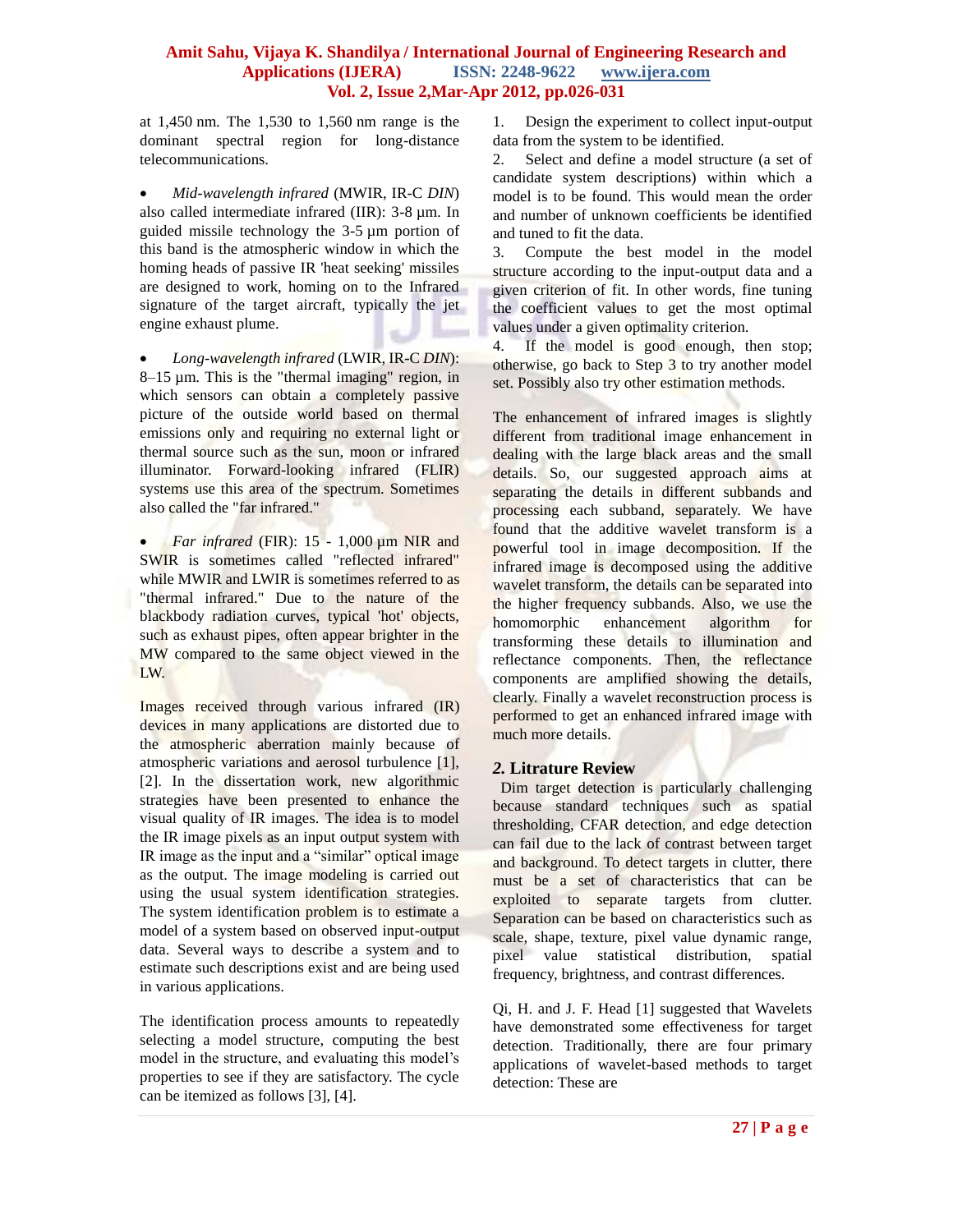#### **1.** Wavelets as edge detectors;

- **2.** Using wavelets to separate targets from clutter based on scale differences;
- **3.** Using wavelets as approximate matched filters;
- **4.** Capturing target dynamic range differences using wavelet filters.

Using wavelets as edge detectors assumes that target edges differ in some way from clutter edges. For example, edges from natural clutter may be more diffuse whereas edges from man-made objects such as vehicles may be harder, sharper, and more distinct. Kuruganti, P. T. and H. Qi [2] and Scales, N., C. Herry, and M. Frize [3] stated as edge detectors, wavelets may be designed to capture these edge differences. Zhang, C. J., F. Yang [4] stated that targets may also differ from clutter by characteristic scales. For scale separation,

A priori knowledge of target or clutter characteristic scales may be exploited. Wavelet coefficients containing significant energy at clutter scales (or non-target scales) may be filtered out. Andreone, L., P. C. Antonello and M. Bertozzi [5] stated thatwavelets can be also designed to function as approximate matched filters. For such usage, wavelet filters are designed to produce a large response when matched against a target region. Lastly, the low and high pass filters from the wavelet decomposition can be used to detect target regions of low or high pixel value dynamic range. Dim targets occur in low dynamic range regions; regions of high dynamic range can be rejected. Image enhancement is a very popular field in image processing. Enhancement aims at improving the visual quality of an image by reinforcing edges and smoothing flat areas. Several researchers have evaded this field using different approaches such as simple filtering, adaptive filtering, wavelet denoising, homomorphic enhancement etc. All these approaches concentrate on reinforcing the details of the image to be enhanced.

Infrared image processing is a new field emerging for the evolution of night vision cameras. It also has applications in thermal medical imaging. This evolution of night vision cameras has encouraged the research in infrared image enhancement for information extraction from these images. These images have a special nature of large black areas and small details due to the absence of the appropriate amount of light required for imaging. So, the main objective is to reinforce the details to get as more image information as possible.

## *3***. Analysis of problem**

Images received through various infrared (IR) devices in many applications are distorted due to the atmospheric aberration mainly because of atmospheric variations and aerosol turbulence [1].

The night vision cameras have encouragedthe research in infrared image enhancement for information extractionfrom these images. These images have a special nature of large blackareas and small details due to the absence of the appropriate amountof light required for imaging. So, the main objective is to reinforce thedetails to get as much details as possible.The system identification problem is to estimate a model of a system based on observed input-output data. Several ways to describe a system and to estimate such descriptions exist and are being used in various applications. Here we are going to Enhance the images generated by various Infrared Devices those Images are having very less information by enhancing these images we will get more and more information, for enhancement we will use Additive Wavelet Transform Algorithm and Homomorphic Enhancement algorithm by using these algorithm we can enhance the images .

### **A. Additive Wavelet Transform Algorithm:**

The additive wavelet transform decomposes an image into subbands using the "a' trous" filtering approach [6–8] in several consecutive stages. The low pass filter used in this process has the following mask for all stages :

Each difference between filter outputs of two consecutive stages is a subband of the original image. We can use these subbands for further processing using homomorphic enhancement.

B. Homomorphic Enhancement Algorithm:

An image can be used represented as a product of tow components as in the following equation

$$
f(n1,n2)=i(n1,n2)r(n1,n2)
$$
 (2)

where  $f(n1, n2)$  is the obtained image pixel value,  $i(n1, n2)$  is the light illumination incident on the object to be imaged and  $r(n1, n2)$  is the reflectance of that object. It is known that illumination is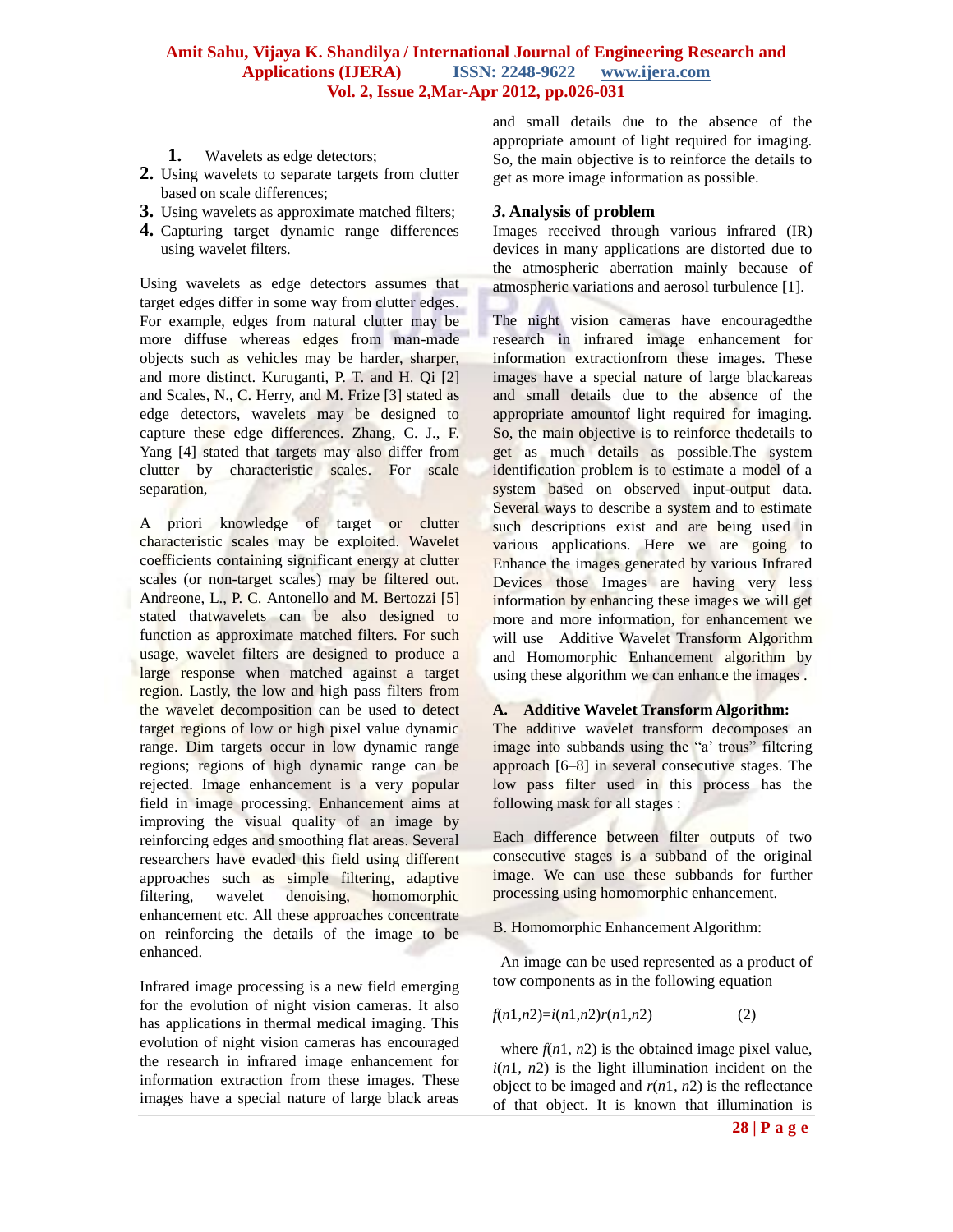approximately constant since the light falling on all objects is approximately the same.

The only change between object images is in the reflectance component. If we apply a logarithmic process on Eq. (2), we can change the multiplication process into an addition process as follows:

$$
log(f(n1, n2)) = log(i((n1, n2)) + log(r(n1, n2)) \qquad (3)
$$

The first term in the above equation has small variations but the second term has large variations as it corresponds to the reflectivity of the object to imaged. By attenuating the first term and reinforcing the second term of Eq. (3), we can reinforce the image details.

# **4**. **Proposed work and objectives**

#### *A. Proposed Work:*

In the proposed dissertation work infrared image enhancement using additive wavelet transform will be implemented. The dissertation work will be carried out in following steps.

## *1. Analysis of available infrared image enhancement algorithms.*

In this Step we will analyse the input Infrared images which we have to enhance and after analysis we have to follow next step that is step 2

## 2. *Decomposing the infrared image into various bands using additive wavelet transform***.**

In this step we will decompose the infrared image into four subbands *p*3, *w*1, *w*2 and *w*3 using the additive wavelet transform and the lowpass mask of Eq. (1).

## *3. Extracting illumination and reflectance components of each subband*

In this step we will Extract Illumination and Reflectance component of each subbands generated in the step 2 by doing Additive Wavelet Transposition, We will call this process as Homomorphic Enhancement Processing.

### *4. A Reinforcement operation*

In step 4 we will do the reinforcement of the components, obtained after homomorphic processing, the reflectance component in each subband and attenuation operation of the illumination component from the Homomorphic processing.

#### *5. Reconstruction of separated bands*

In step 5 we will do the Reconstruction of separated bands from its illumination and reflectance using addition and exponentiation processes. All the subbands,  $w_1$ ,  $w_2$ ,  $w_3$  and  $p_3$ are added which will give  $f'(n_1,n_2)$ .

#### 6. *Inverse wavelet Transform*

Finally, by applying inverse additive wavelet transform on the obtained subbands by adding components after Homomorphic Processing. we will get the new enhance image having more generative information.

#### *B. Objectives*

 To reinforce the details to get as more image information as possible.

• To compare the enhancement algorithm results with previously implemented infrared image enhancement algorithm.

 To check the efficiency of new enhanced image.

## **5. Applications**

There are following applications of the infrared images where enhanced images can be used for better use of information.

## *a) Tracking*

Infrared tracking, also known as infrared homing, refers to a passive missile guidance system which uses the emission from a target of electromagnetic radiation in the infrared part of the spectrum to track it. Missiles which use infrared seeking are often referred to as "heat-seekers", since infrared (IR) is just below the visible spectrum of light in frequency and is radiated strongly by hot bodies. Many objects such as people, vehicle engines, and aircraft generate and retain heat, and as such, are especially visible in the infrared wavelengths of light compared to objects in the background.

### *b) Heating*

Infrared radiation can be used as a deliberate heating source. For example it is used in infrared saunas to heat the occupants, and also to remove ice from the wings of aircraft (de-icing). FIR is also gaining popularity as a safe heat therapy method of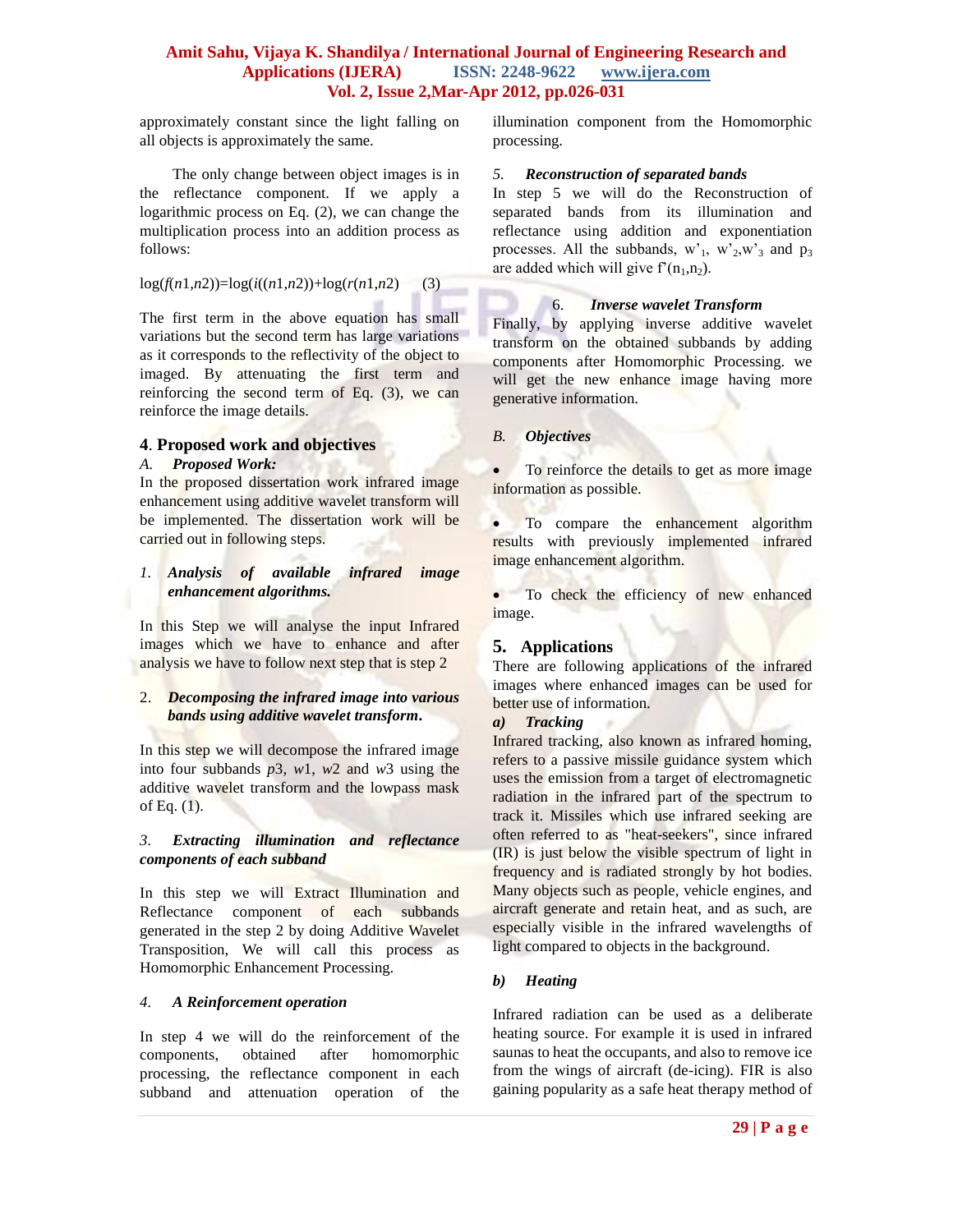natural health care & physiotherapy. Infrared can be used in cooking and heating food as it predominantly heats the opaque, absorbent objects, rather than the air around them. Infrared heating is also becoming more popular in industrial manufacturing processes, e.g. curing of coatings, forming of plastics, annealing, plastic welding, print drying. In these applications, infrared heaters replace convection ovens and contact heating. Efficiency is achieved by matching the wavelength of the infrared heater to the absorption characteristics of the material.

#### *c) Communication*

IRdata transmission is also employed in short-range communication among computer peripherals and personal digital assistants. These devices usually conform to standards published by IrDA, the Infrared Data Association. Remote controls and IrDA devices use infrared light-emitting diodes (LEDs) to emit infrared radiation which is focused by a plastic lens into a narrow beam. The beam is modulated, i.e. switched on and off, to encode the data. The receiver uses a silicon photodiode to convert the infrared radiation to an electric current. It responds only to the rapidly pulsing signal created by the transmitter, and filters out slowly changing infrared radiation from ambient light. Infrared communications are useful for indoor use in areas of high population density. IR does not penetrate walls and so does not interfere with other devices in adjoining rooms. Infrared is the most common way for remote controls to command appliances. Infrared remote control protocols like RC-5, SIRC, are used to communicate with infrared.

Free space optical communication using infrared lasers can be a relatively inexpensive way to install a communications link in an urban area operating at up to 4 gigabit/s, compared to the cost of burying fiber optic cable.

Infrared lasers are used to provide the light for optical fiber communications systems. Infrared light with a wavelength around 1,330 nm (least dispersion) or 1,550 nm (best transmission) are the best choices for standard silica fibers.

IR data transmission of encoded audio versions of printed signs is being researched as an aid for visually impaired people through the RIAS (Remote Infrared Audible Signage) project.

### *d) Spectroscopy*

 Infrared vibrational spectroscopy (see also near infrared spectroscopy) is a technique which can be used to identify molecules by analysis of their constituent bonds. Each chemical bond in a molecule vibrates at a frequency which is characteristic of that bond. A group of atoms in a molecule (e.g.  $CH<sub>2</sub>$ ) may have multiple modes of oscillation caused by the stretching and bending motions of the group as a whole. If an oscillation leads to a change in dipole in the molecule, then it will absorb a photon which has the same frequency. The vibrational frequencies of most molecules correspond to the frequencies of infrared light. Typically, the technique is used to study organic compounds using light radiation from  $4000-400$  cm<sup>-1</sup>, the mid-infrared. A spectrum of all the frequencies of absorption in a sample is recorded. This can be used to gain information about the sample composition in terms of chemical groups present and also its purity (for example a wet sample will show a broad O-H absorption around  $3200 \text{ cm}^{-1}$ ).

#### **e)** *Meterology*

A frontal system can be seen in the Gulf of Mexico with embedded Cumulonimbus cloud. Shallower Cumulus and Stratocumulus can be seen off the Eastern Seaboard.

Weather satellites equipped with scanning radiometers produce thermal or infrared images which can then enable a trained analyst to determine cloud heights and types, to calculate land and surface water temperatures, and to locate ocean surface features. The scanning is typically in the range 10.3-12.5 µm (IR4 and IR5 channels).

High, cold ice clouds such as Cirrus or Cumulonimbus show up bright white, lower warmer clouds such as Stratus or Stratocumulus show up as grey with intermediate clouds shaded accordingly. Hot land surfaces will show up as dark grey or black. One disadvantage of infrared imagery is that low cloud such as stratus or fog can be a similar temperature to the surrounding land or sea surface and does not show up. However, using the difference in brightness of the IR4 channel (10.3-11.5 µm) and the near-infrared channel